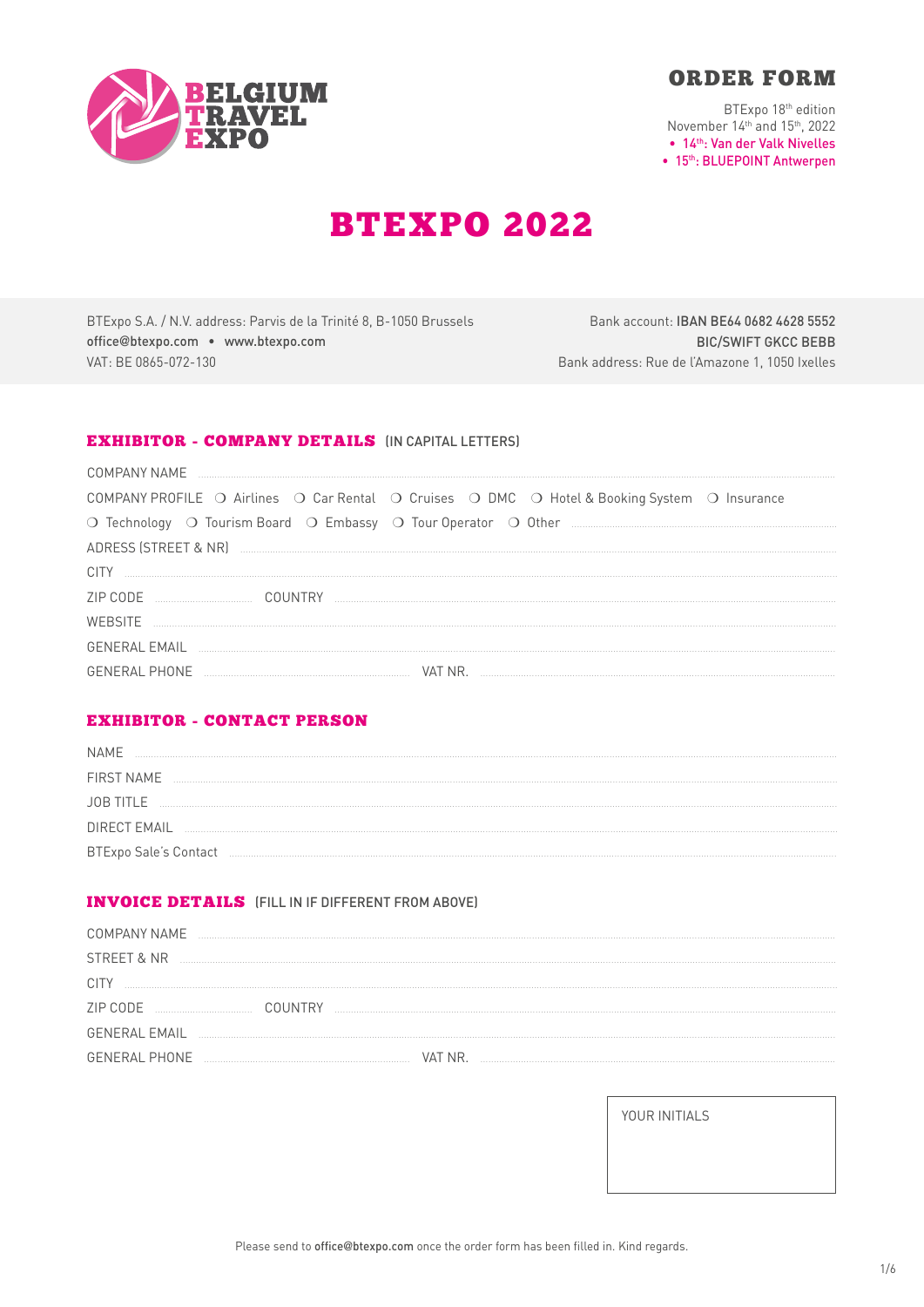

BTExpo 18th edition November 14th and 15th, 2022 • 14th: Van der Valk Nivelles • 15<sup>th</sup>: BLUEPOINT Antwerpen

# BTEXPO 2022

# STAND DESCRIPTION



All stands are identical: space furnished with **1 table**, **4 chairs** and a **WiFi connection**. Roll-up is not included.

Important Notes: Stands are **not** automatically provided with electrical plug (even if you enter additional orders for screen or any other material requiring electricity - see options - please provide for electricity whenever needed).

> **1 stand = 1 exhibitor + maximum 1 subexhibitor**  (Additional fee per subexhibitor: 500€ + 150€ administrative fee).

To increase your stand visibility, there is a space to place maximum **1 roll-up** (you can bring your own roll-up, not exceeding (height 2m x with 1m) per table or order them from our services - see hereunder for options).

# PROGRAM 2022

NOVEMBER 14TH VAN DER VALK **NIVELLES**

NOVEMBER 15TH BLUEPOINT **ANTWERPEN**

9.30 am - 6.00 pm Workshops & Conference 12.30 pm - 2.00 pm Networking Lunch 6.00 pm - 9.30 pm Cocktail - Special Event & Tombola

HOTEL ROOMS & TRANSFERS 'upon reques<sup>t</sup>'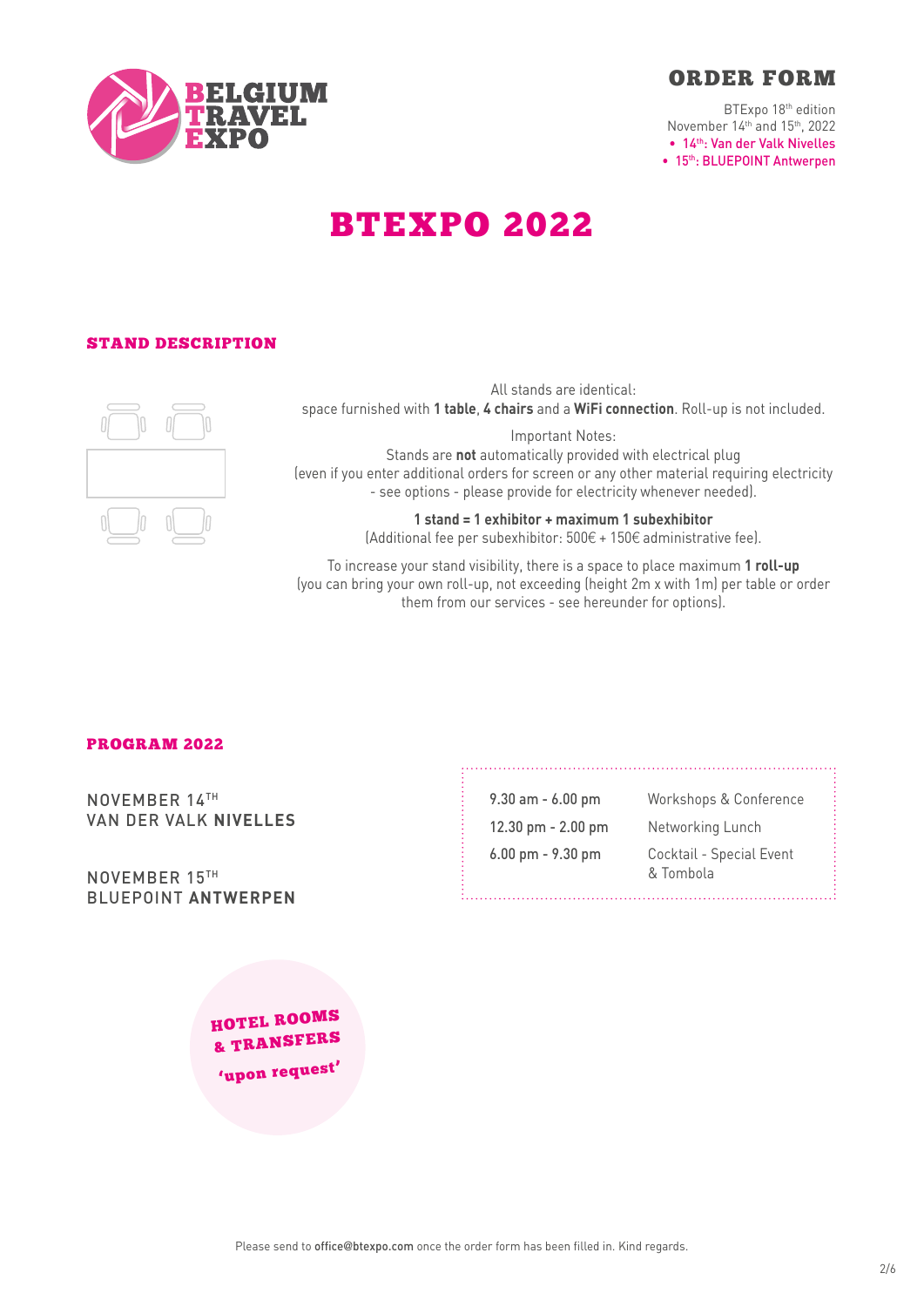



BTExpo 18th edition November 14th and 15th, 2022 • 14th: Van der Valk Nivelles • 15<sup>th</sup>: BLUEPOINT Antwerpen

NEW 1 compulsory networking lunch per day per exhibitor

BTEXPO 2022

| $P^{\sim}$                                                                                                                       |                                                                                                                   | <b>PRICE</b><br>VAT 21% excl.                         | Quantity | <b>TOTAL PRICE</b><br>VAT 21% excl. |
|----------------------------------------------------------------------------------------------------------------------------------|-------------------------------------------------------------------------------------------------------------------|-------------------------------------------------------|----------|-------------------------------------|
| <b>EARLY-BIRD</b><br><b>SUPER</b><br><b>DEAL</b>                                                                                 | Signed and paid before April 30th<br>INCLUDING: 1 networking lunch/day                                            | 1 day: 1100€<br>Nivelles Q Antwerpen<br>2 days: 1700€ |          |                                     |
| <b>MID-SEASON</b>                                                                                                                | Signed and paid before July 15th                                                                                  | 1 day: 1230€<br>□ Nivelles □ Antwerpen                |          |                                     |
|                                                                                                                                  |                                                                                                                   | 2 days: 1900€                                         |          |                                     |
| <b>FULL RATE</b>                                                                                                                 | Limited to the last confirmed signed and paid<br>subscriptions (maximum 100 exhibitors)<br>payment upon signature | 1 day: 1430€<br>□ Nivelles □ Antwerpen                |          |                                     |
|                                                                                                                                  |                                                                                                                   | 2 days: 2200€                                         |          |                                     |
| 1 Sub-exhibitor (see rules + administration fee 150€ compulsory)<br>i.e. additional brand, or stand shared with a main exhibitor |                                                                                                                   | $500 \in + 150 \in$                                   |          |                                     |
| Electrical plug                                                                                                                  |                                                                                                                   | 115€/unit                                             |          |                                     |
| Networking Lunch Day 1: Nivelles                                                                                                 |                                                                                                                   | 135€/person/day                                       |          |                                     |
| Networking Lunch Day 2: Antwerpen                                                                                                |                                                                                                                   | 135€/person/day                                       |          |                                     |
| Networking Lunch 2 Days: Nivelles + Antwerpen                                                                                    |                                                                                                                   | 270€/person/2 days                                    |          |                                     |
| Administrative fee compulsory<br>(per exhibited brand/per sub-exhibitor see above)                                               |                                                                                                                   | 150€                                                  | 1        |                                     |
|                                                                                                                                  |                                                                                                                   |                                                       |          |                                     |
| Sub-total VAT 21% excl.                                                                                                          |                                                                                                                   |                                                       |          |                                     |
| VAT 21% (VAT 0% for European countries if and only if validated by EU VAT administration)                                        |                                                                                                                   |                                                       |          |                                     |
| TOTAL, 100% to be paid upon order                                                                                                |                                                                                                                   |                                                       |          |                                     |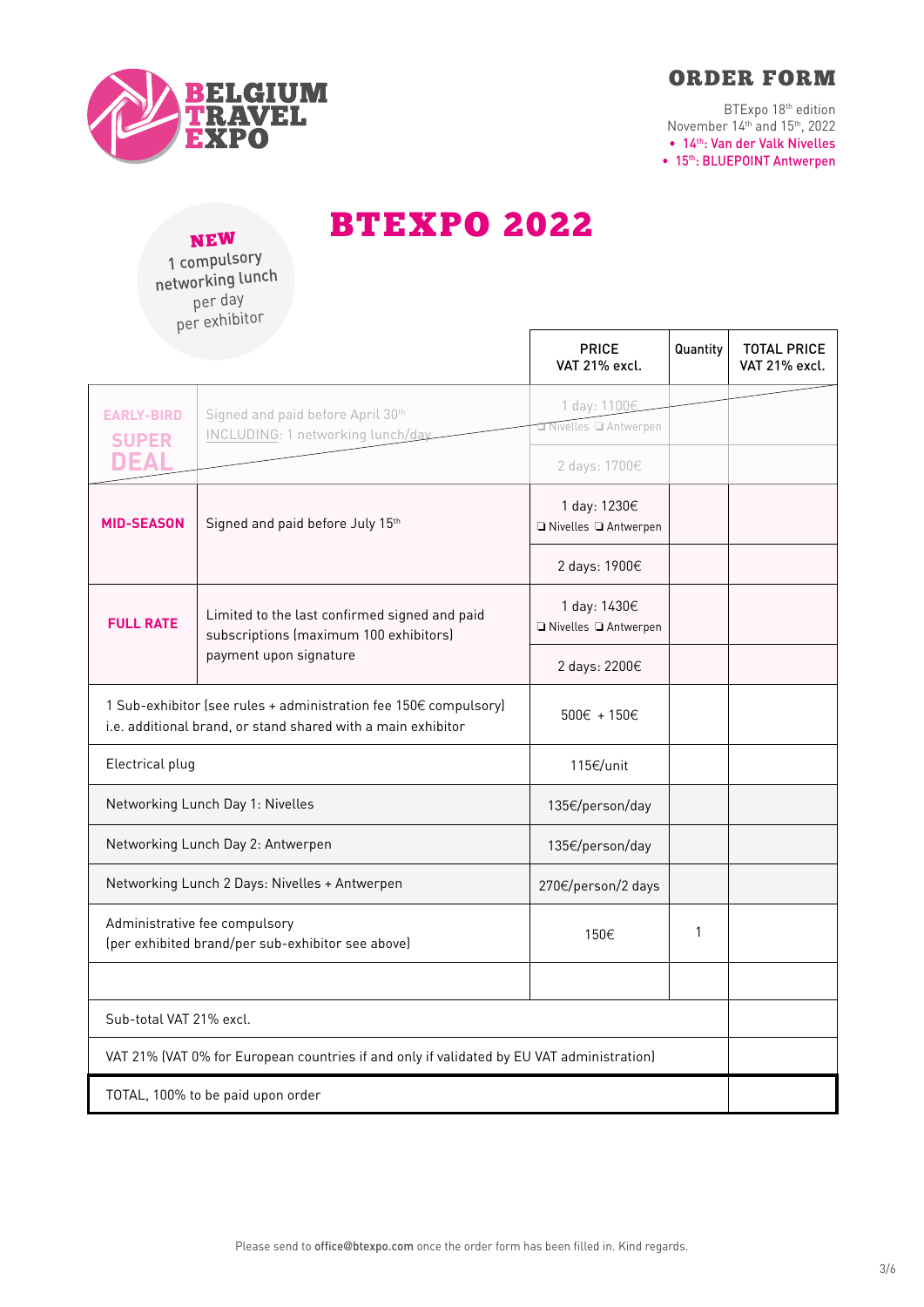

BTExpo 18th edition November 14th and 15th, 2022 • 14th: Van der Valk Nivelles • 15<sup>th</sup>: BLUEPOINT Antwerpen

# RULES OF PARTICIPATION BTEXPO

# **1. DEFINITION**

The « exhibitor », is referred to as the organisation or the company whose references can be found on the front of the purchase order form, their staff, em-ployees or representatives;The « organiser », is referred to as the limited company BTExpo S.A., with registered office Parvis de la Trinité 8, B-1050 Brussels.

# **2. SUBJECT**

This regulation relates to the special event organised by « BTExpo S.A.», each year in December, referred to hereafter as « trade fair ».

### **3. ADMISSION**

In the light of the concept of this trade fair, the organiser reserves the right to accept or decline any request to attend. This acceptance by the organiser is non-transferable. Likewise, the organiser may at any time refuse or accept any participation request without the need to provide justification for said refusal. A refusal or rescinding of a request shall not result in the payment of any compensation other than a full refund of paid deposits.

### **4. RESERVATION**

Reservation must be made using the form issued by the organiser, headed « order form ». Reservation must be fully paid upon receipt of invoice; the reserva-tion is confirmed by due payment of the invoice. The price is fixed according to the date of payment registered on the organiser's bank account. Reservation is firm and final upon payment. In case of a substitution, the exhibitor must advise the organiser who is entitled to accept or refuse the substitution. The organiser shall confirm his acceptance or refusal by written letter.

# **5. PAYMENT**

Prices are fixed according to the registered payment date on the bank account of the organiser. When the exhibitor is accepted, he receives the invoice cor-responding to his order. All invoices are payable upon receipt by transfer to the bank account specified on the invoice; costs and/or charges associated to the method of payment used by the exhibitor shall be borne in full by him. Cheques are not accepted, unless they are duly certified by the bank. All payments by means of certified cheques are subject to a charge of 50€. Since prices are determined according to the date of payment, the exhibitor agrees to pay the balance incurred by a payment settled later than initially decided. In the case of a substitution as covered in point 4, no monies shall be refunded to any proposed candidate/exhibitor who withdraws for any reason whatever. In accordance with the law of 2 August 2002 against late payment of transactions, the organizer shall be entitled to claim recovery costs in the event of legal proceedings. The exhibitor shall be provided with his stand only after all invoices have been fully settled.

### **6. NON PAYMENT OR LATE PAYMENT**

## All invoices are payable upon issue.

Failure to pay any invoice by the due date results, ipso jure and without the need for prior formal notification, in the liability for a late payment interest at the rate of 12% per annum. Such non-payment by due date entails, under the same conditions as the liability for interest, the payment of a fixed penalty equal to 10% of the amount of the unpaid invoice, with 250 EUROS as the minimum. The organiser is entitled to suspend the fulfilment of all obligations he might have towards an Exhibitor who still defaults on the payment of all invoices. This prerogative can be triggered by simply noting the non-payment without the need for prior formal notification. Non-payment of invoices when due automatically implies the liability to pay amounts owed by the exhibitor to the organiser, even if their due date is in the future.

If one or more invoices from the organiser remain unpaid for a maximum of 15 days after their date of issue, such non-payment will entail, by rights and without previous formal notice, the loss of the right of site occupancy. In such a case, the organiser can freely dispose of the site and can re-let it to another exhibitor. One month before the event, all unpaid invoices automatically imply the cancellation together with a penalty (as per Art. 7 IV hereafter).

# **7. CANCELLATION BY THE EXHIBITOR OR REDUCTION IN THE SURFACE AREA REQUIRED**

The exhibitor must advise the organiser of a decision to cancel his participation, as well as of any reduction in the area initially asked for in the Purchase order, by registered letter, regardless of whether such cancellation or reduction takes place before or after the acceptance by the organiser. Such a cancellation or reduction entails, where applicable, the payment of the following amounts:

(I) if notification of the cancellation or reduction is given at least 180 days before the date of opening of the fair,

40% of the amounts owed shall be payable by way of compensation for unilateral termination;

(II) if notification of the cancellation or reduction is given less than 180 days but more than 90 days before the date of opening of the fair, the amounts owed shall be payable in full by way of compensation for unilateral termination;

(III) if notification of the cancellation or reduction is given less than 90 days before the date of opening of the fair, a sum corresponding to 120% of the amounts owed shall be payable by way of compensation for unilateral termination, on account of the additional damage arising for the organiser from the particularly late nature of the cancellation or reduction

(IV) if the organiser has not been given notification of the cancellation or reduction, a sum corresponding to 120% of the amounts owed shall be payable by way of compensation for unilateral termination on account of the additional damage arising for the organiser from non- compliance with this procedure. The amounts referred to in this Article 7 shall be payable ipso jure and without the need for prior formal notification. The compensation amounts referred to in this Article 7 do not in any way affect the organiser's right to claim additional damages from the Exhibitor if the damage suffered by the organiser is in fact greater than the compensation for unilateral termination provided for here above. Late payment of the amounts referred to in this Article 7 will automatical-ly entail interest on arrears being payable at the annual rate of 12% ipso jure and without prior official notice.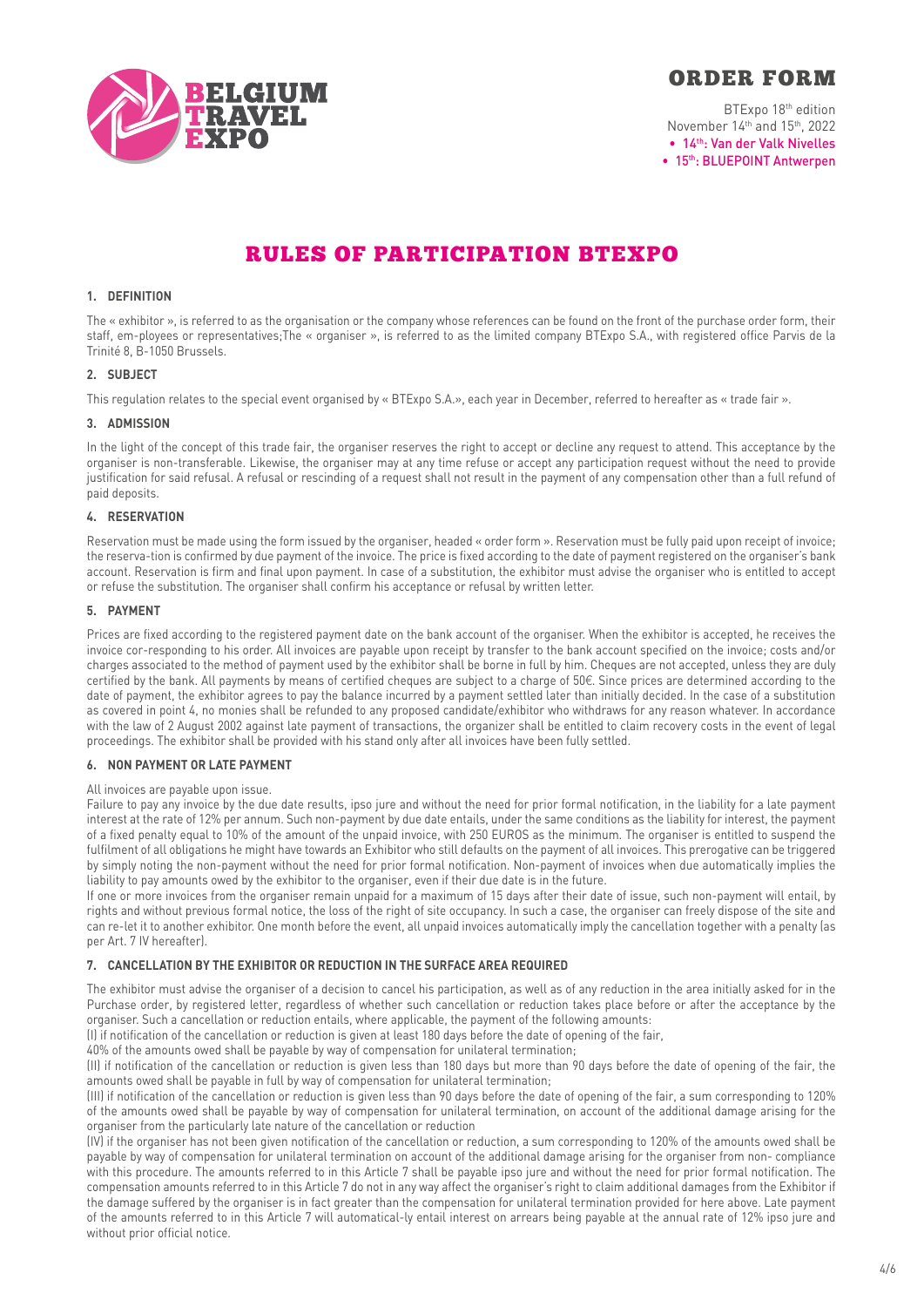

BTExpo 18th edition November 14<sup>th</sup> and 15<sup>th</sup>, 2022 • 14th: Van der Valk Nivelles • 15<sup>th</sup>: BLUEPOINT Antwerpen

# RULES OF PARTICIPATION BTEXPO

# **8. LAYOUT OF THE TRADE FAIR**

No particular location can be chosen within the different zones. The final layout of the trade fair will be disclosed at the opening of the fair.

### **9. APPLIANCES, MACHINES, FURNITURE**

### (Hereafter collectively referred to as « equipment »)

Exhibitors must, in general terms, ensure that equipment is used in compliance with usual technical and legal standards. No equipment may cause dis-turbance to neighbouring stands due to noise or lighting. The organiser alone shall adjudicate in any dispute in this respect. All exhibitors are expected to be insured in respect of any defect or damage that equipment may suffer while made available at their location/ stand. In any case, no equipment may be brought into the exhibition halls except with the organiser's prior agreement. All equipments, leaflets, flyers, and whatsoever ... brought within the fair site by the exhibitor or belonging to the exhibitor are under his full responsibility.

# **10. PROHIBITED PRODUCTS**

No toxic products or explosives, or other items of similarly hazardous character, or alcool may be brought into exhibition halls.

# **11. ADVERTISING, BEING GOOD NEIGHBOURS AND NOISE NUISANCE**

Exhibitors are formally prohibited, on pain of summary closure of their stand, without prior notice and without payment of any compensation, from: 1. Giving any embarrassing or otherwise inappropriate demonstration, no matter how performed, or any advertising of such a nature as to

- embarrass or inconvenience occupants of neighbouring booths and their visitors.
- 2. Placing any objects in positions protruding beyond the perimeter of the stand.
- 3. Placing any constructions (panels, screens...) higher than 1m10 of the first metre at either side of the booth to keep the overall look attractive and harmonious.
- 4. Defacing or damaging equipment provided in any way whatever.
- 5. Painting, pinning/nailing down etc...any item on the billboards provided.
- 6. Placing any objects in the corridors or alleys.

The organiser is pleased to welcome special activities, providing these are keeping with the tone of the exhibition. Such activities will take place at a set place, specified by the organiser and shall be subject to agreement, together with an advance plan prepared by the organiser. Exhibitors are prohibited from producing at their stand advertising or presentations of any material, product or service other than those on the basis of which they originally justified their attendance and which they regularly sell; specifically, any material, product or service sold, lent or rented out by companies other than the exhibitor. Any infringement of this ban shall be subject to a penalty of €1,000 per day the infringement takes place, per product or service in contention.

## **12. FITTING OUT**

Exhibitors will refer to the purchase order for all extras.

Maintenance of booths must be beyond reproach. Packaging, items not being used for presentations, paper, boxes, etc...must be kept out of sight of visitors. Booths for catering or preparing food, dishes or drinks are strictly forbidden. All materials used shall be fireproof and must conform to international safety standards. No fixture shall obstruct access to fire exits, cupboards or electrical control-panels.

# **13. APPROVED STAND SUPPLIER**

The approved supplier for the exhibition will be available to exhibitors for technical advice regarding stands furniture.

### **14. PRODUCTS AND SERVICES**

Exhibitors are required to be in possession of permits and authorisations they need to present products and services displayed on their stand. The organiser will accept no responsibility whatever in this regard, even in the event of unfair competition/conflict of interest among exhibitors in relation to other parties.

### **15. COMPULSORY INSURANCE**

The organiser and owners of the buildings at which the trade fair is held will accept no liability for any loss or destruction of, or damage to, equipment or merchandise belonging to exhibitors or any other person or entity, for prejudice suffered through fire, theft or any other cause whatever. They shall not be held responsible for loss or damage of any kind whatever suffered by the exhibitor that results from any structural defect in the building, whether occasioned by fire, storm, flood, lightning, civil commotion, war, industrial action, strike or lock- out, explosions, accidents, force majeure, terrorist threat or any other cause outside their control. Similarly, the exhibitor shall not hold them liable if, in situations of this sort, the trade fair should be frustrated, delayed, post-poned or cancelled, or cannot be held due to it being impossible to use the building, in full or in part. The exhibitor accepts the foregoing and undertakes to ensure he is covered by insurance for the total cost of replacing the contents of his stand as well as all associated equipment and materials. Access to the stand may be denied to any exhibitor who is unable to accept the prior payment of premium for insurance taken out to cover his civil liability.